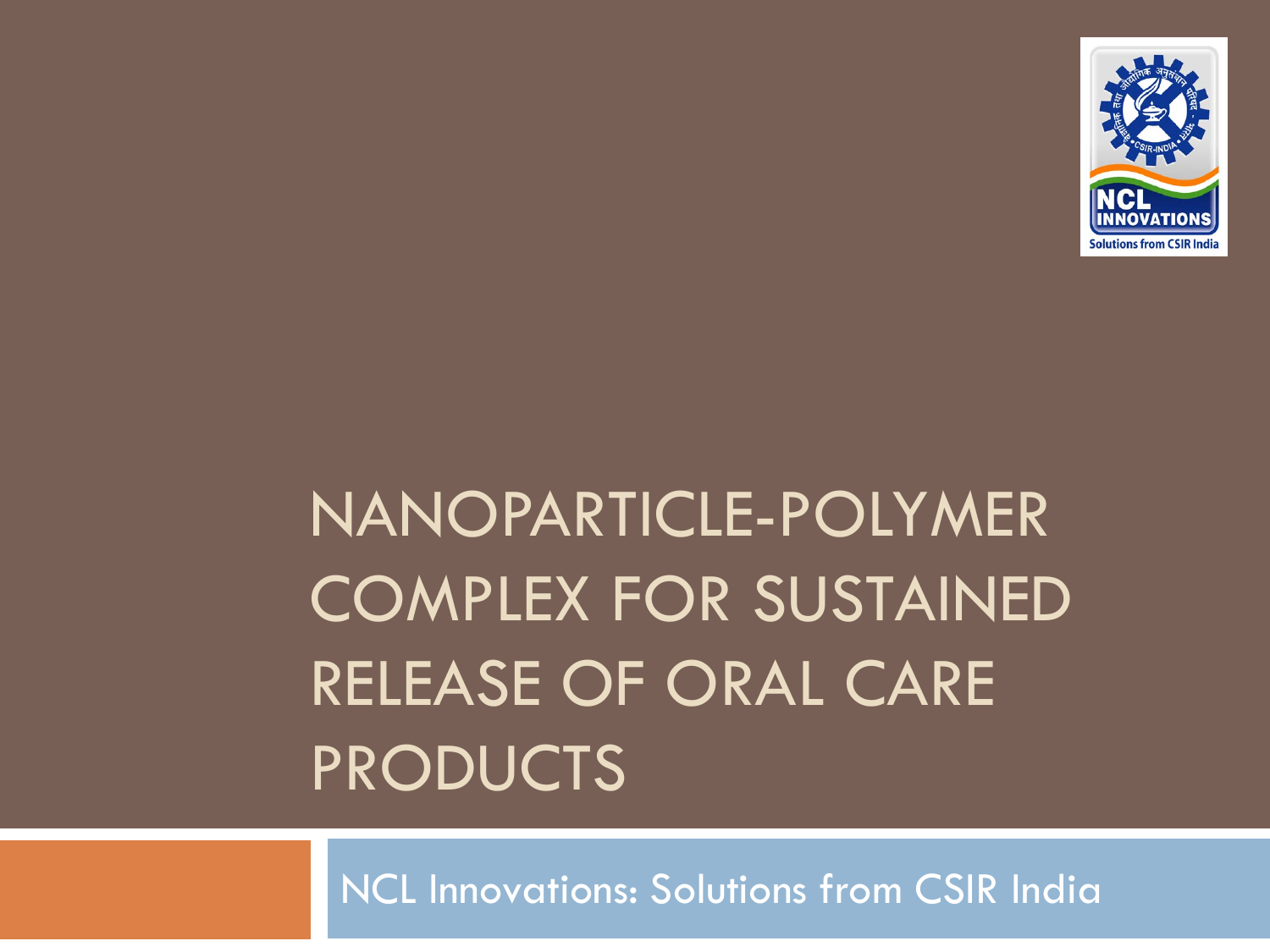## Technology

- □ A process for constructing nanoparticle-polymer complex for sustained release of agents (i.e. microbial and/or flavour compounds) for oral care
- $\Box$  Polymer multilayers are built up layer by layer on nanoparticles of 5-50 nm, consisting of
	- A water repelling (hydrophobic) shell around a core of multiply (polyanion and polycation) charged material (the core can be of inorganics as silica, titania and/or clay)
	- Encompassing outer layer with an affinity to the tooth enamel
- $\Box$  Active agents can be loaded (localised in the shells of the nanoparticles) in the nanoparticles for sustained release for applications in toothpastes and oral rinses

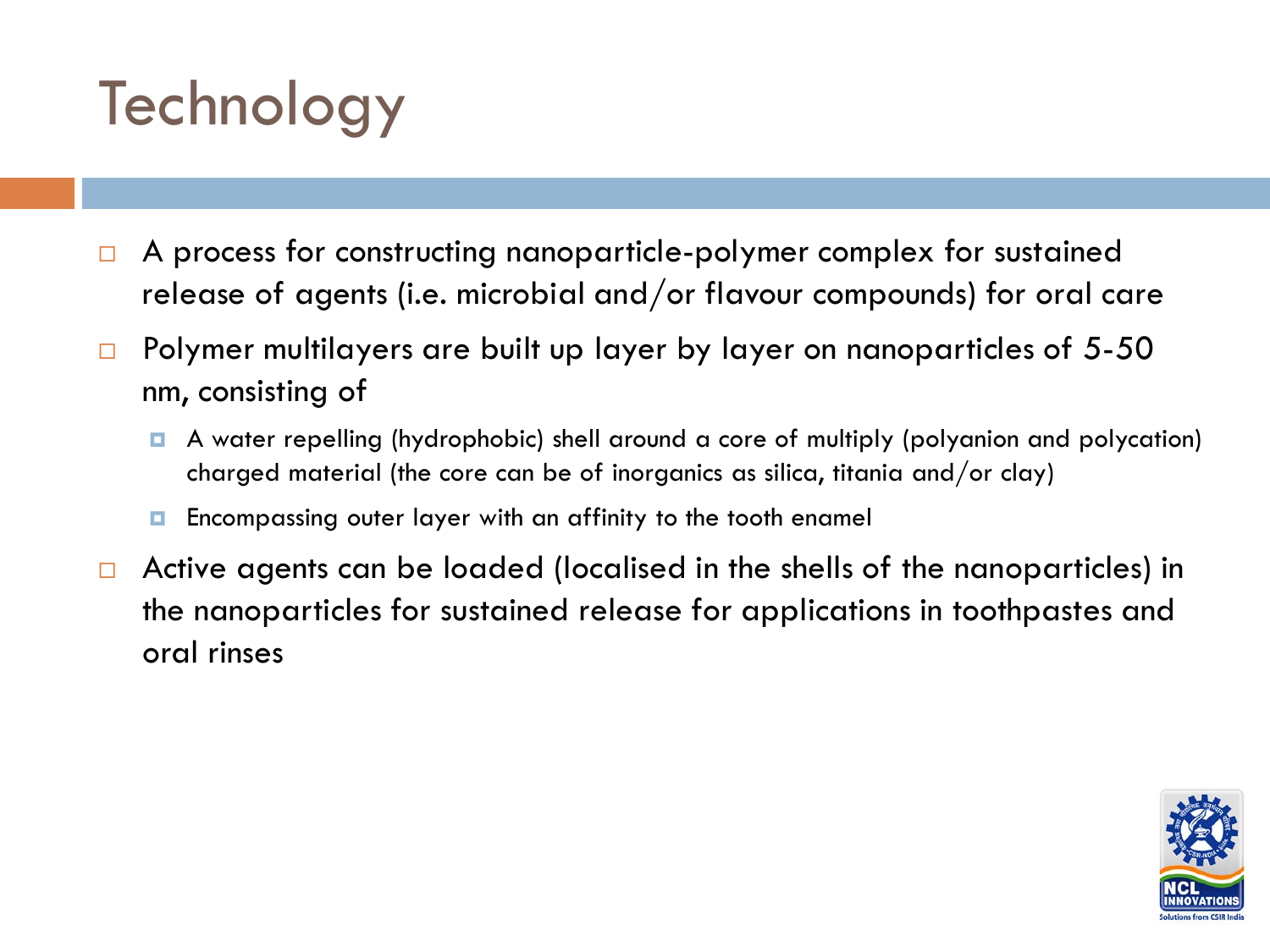## Applications

#### Oral hygiene application

**D** Sustained release of antimicrobial/ flavour compounds

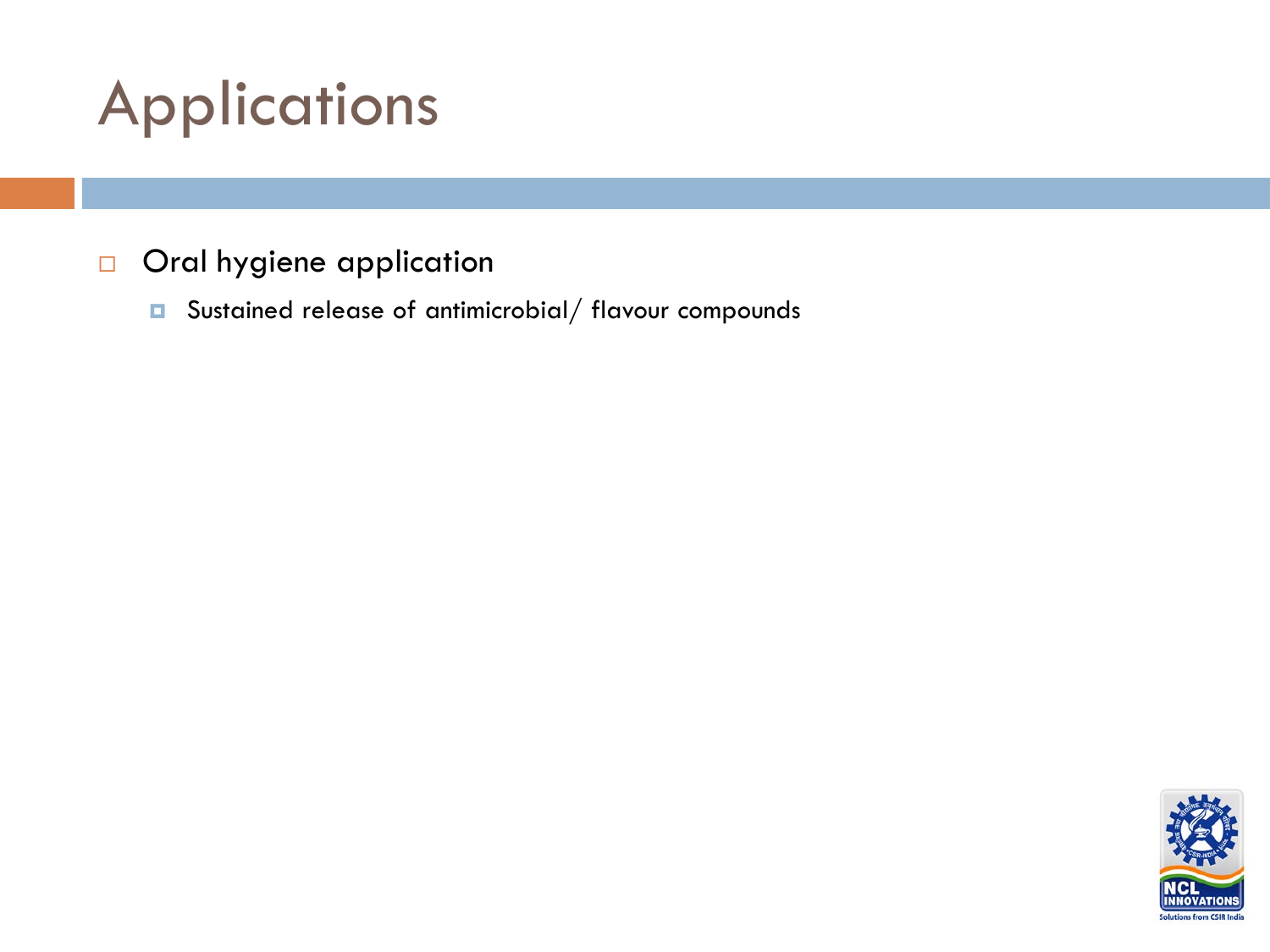### Market Potential

 $\Box$  The Indian market for oral care products grew to Rs. 3241 crores at a growth rate of  $14.7\%$  in 2009<sup>1</sup>

- There is a high market demand for novel, value added oral care products that will drive the market $1,2$
- $\Box$  The Oral care product market for US is headed to reach \$8.9 billion by 20123
	- Triclosan, the last toothpaste innovation at Colgate achieved a sales of \$450 million in the first year of its sales<sup>4</sup>
- $\Box$  The global toothpaste market is expected to reach \$12.7 billion by 2012<sup>5</sup>
	- **T** The increase of sales is mainly seen due to growing awareness of hygiene and product innovation that provides additional features such as whitening and odor-fighting apart from just prevention of tooth decay

1<http://www.livemint.com/2009/05/06234303/HUL-losing-market-share-as-riv.html> - viewed 06/06/11 <sup>2</sup> <http://www.reuters.com/article/2011/05/11/idUS29974+11-May-2011+BW20110511>- viewed 06/06/11

3<http://www.packagedfacts.com/Oral-Care-Products-1190801/> viewed 01/08/11

4[http://www.kanebiotech.com/oral\\_care.htm](http://www.kanebiotech.com/oral_care.htm) viewed 01/08/11

<sup>5</sup>[http://www.prweb.com/releases/toothpaste\\_regular/whitening\\_tartar\\_control/prweb1537104.htm](http://www.prweb.com/releases/toothpaste_regular/whitening_tartar_control/prweb1537104.htm) viewed 01/08/11

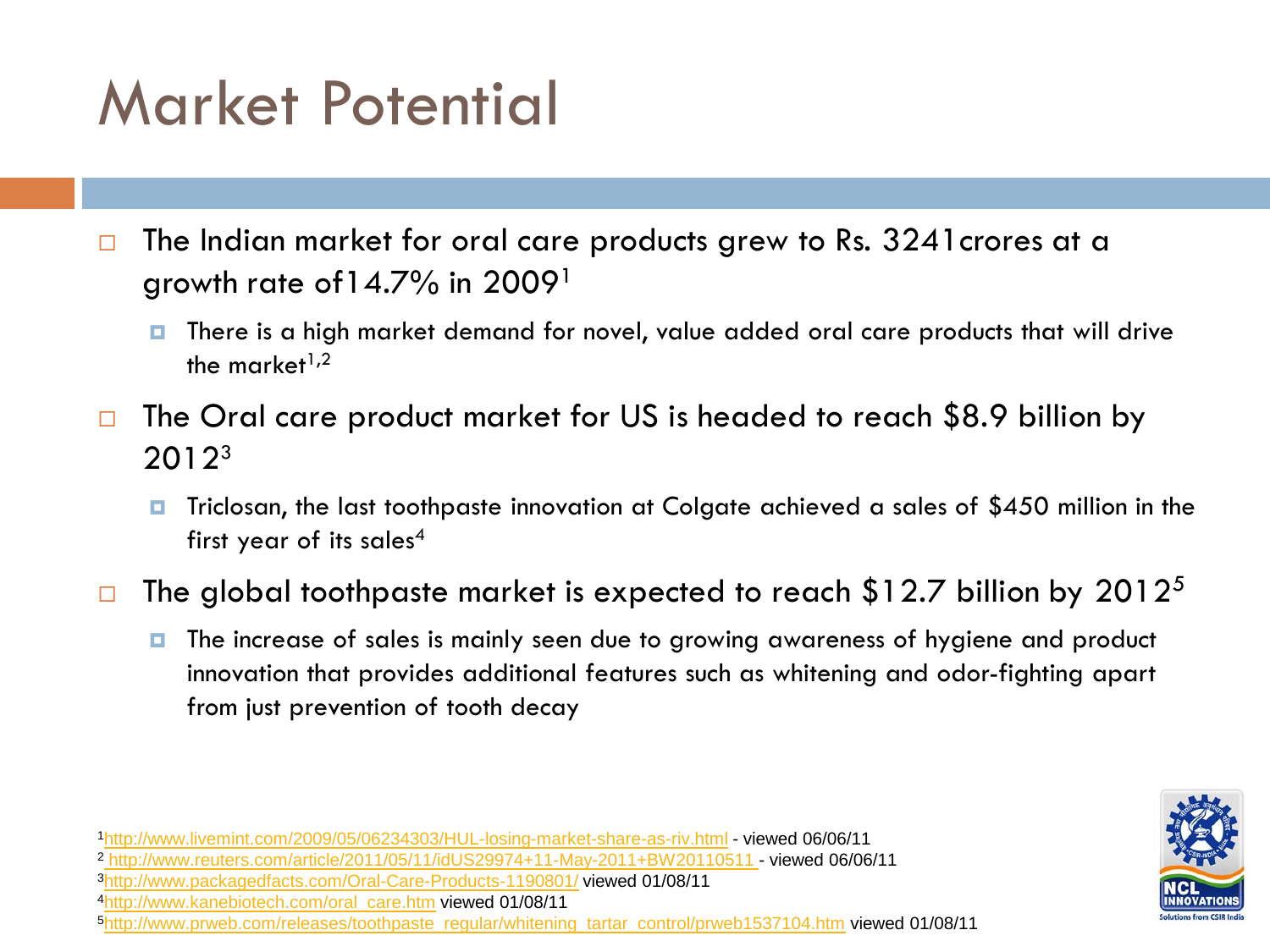#### Value

- $\Box$  Precisely controlled polymer multilayers can be built on nanoparticles without the requirement of the cumbersome purification after each coating of the polymer layers
	- **D** Shown as Proof of Concept
- $\Box$  Active compounds localised as per the requirement by fine tuning the outer layer of the complexes
	- Retained in the complex despite extensive rinsing with water
- $\Box$  Enables designing systems that can anchor and retain on the surface enamel of the teeth for extended periods by adjusting the ionic strengths

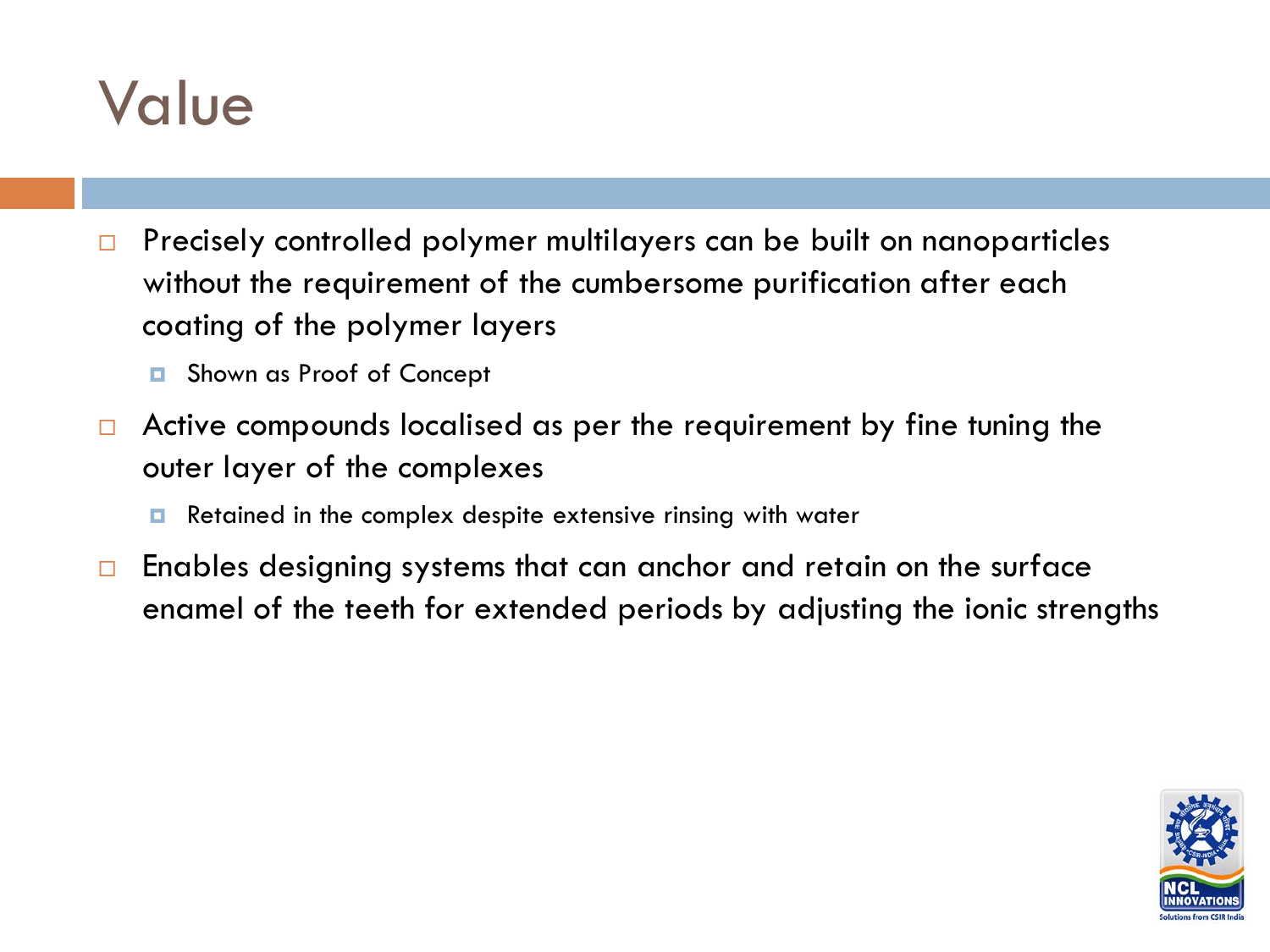## Technology Status, IP Status

- **D** Patent application filed
- $\Box$  Ready to be licensed/commercialized
- Demonstrated at laboratory level

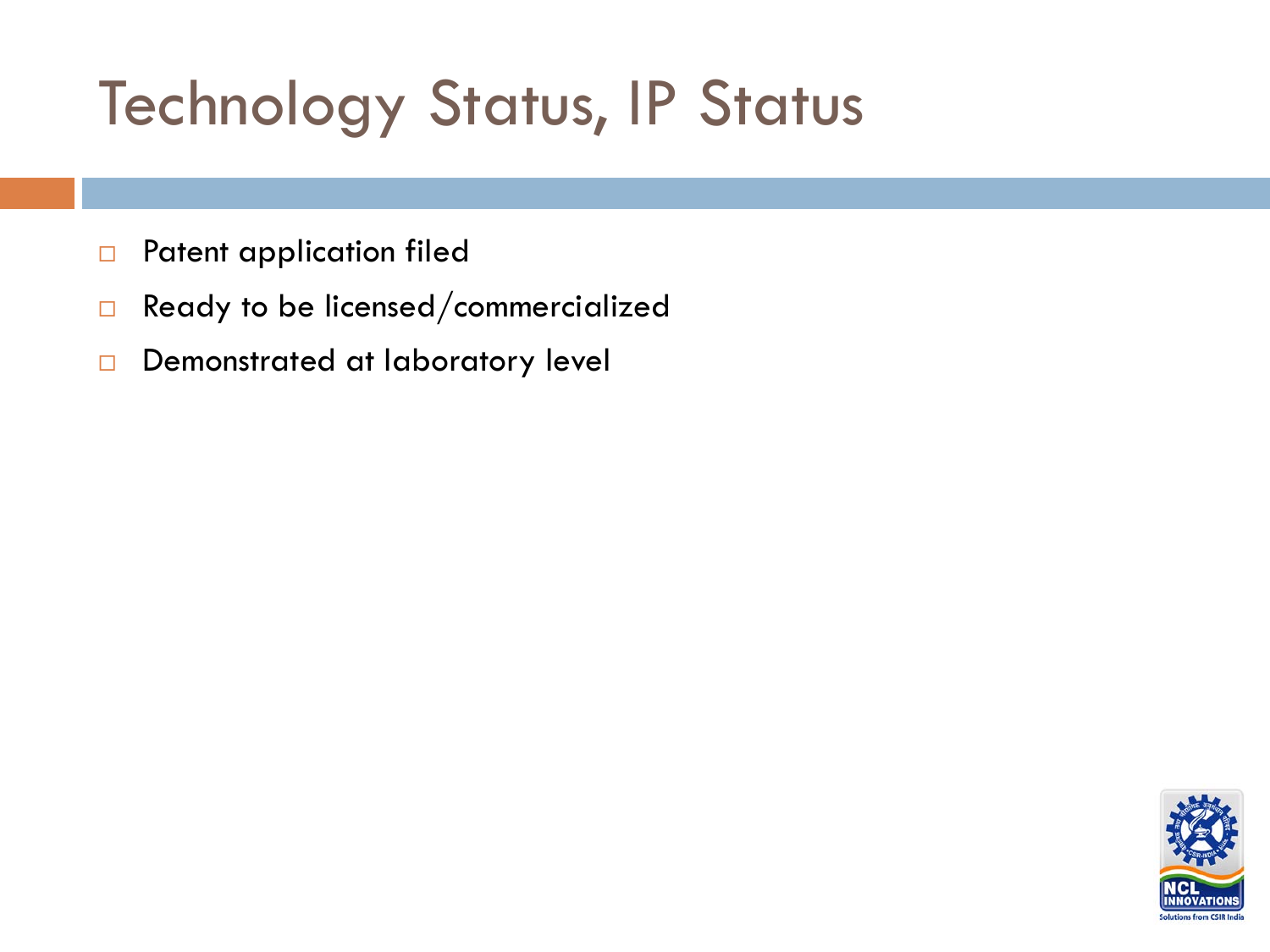### Links & References

Indian **provisional application** details

□ Hata, H. et al. (2007) Encapsulation of Anionic Dye Molecules by a Swelling Fluoromica through Intercalation of Cationic Polyelectrolytes, *Chem. Mater.*, 19, 79-87

#### **Contact Info:**

**Dr. Magesh N.**  Scientist, NCL Innovations National Chemical Laboratory Pune - 411008 Phone: +91-20-2590-2982 Fax: +91-20-2590-2983 Email: m(dot)nandagopal(at)ncl(dot)res(dot)in